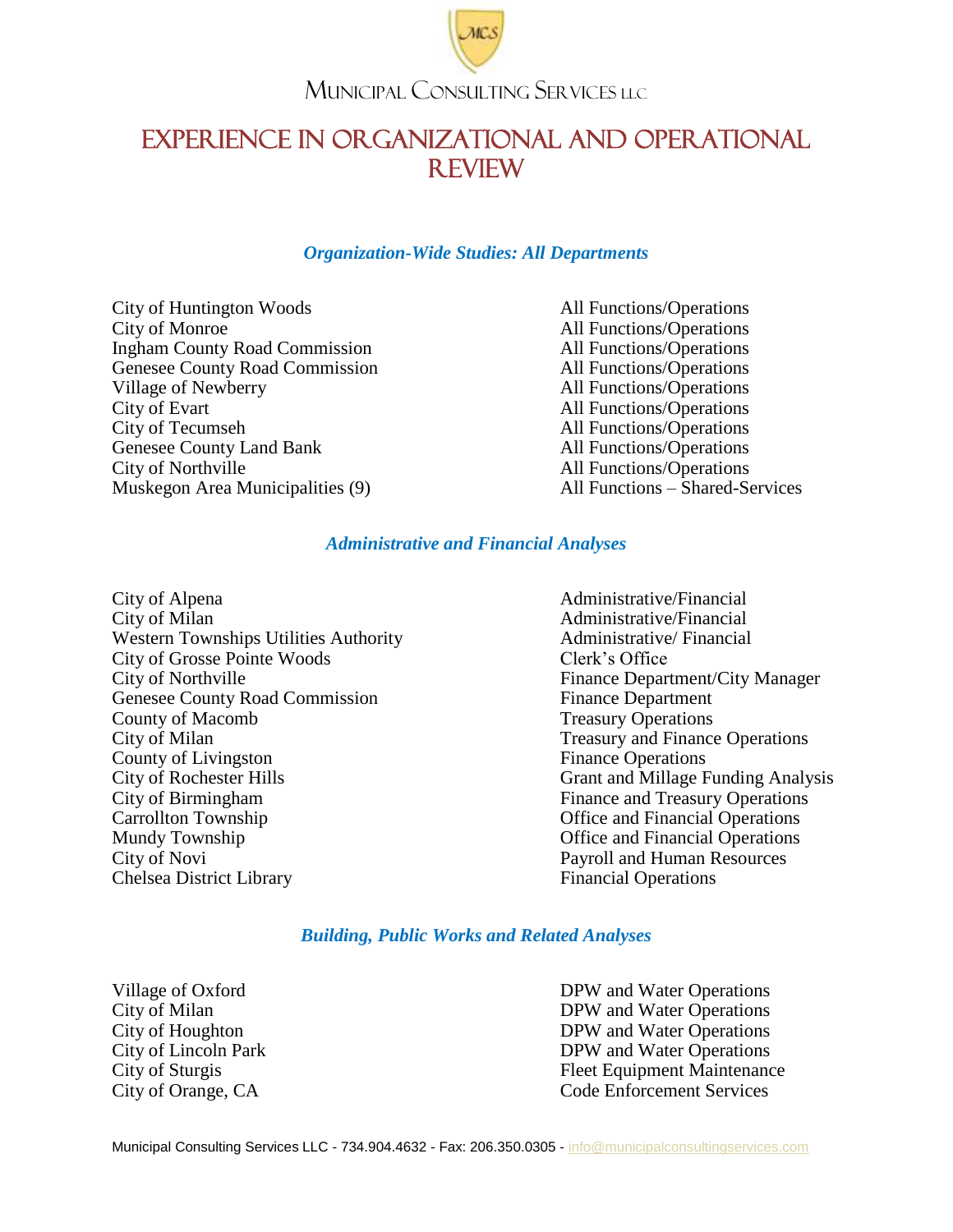# MUNICIPAL CONSULTING SERVICES LLC

- City of Dearborn Heights **Building Department User Fees** City of Ypsilanti Building Department Study City of Ypsilanti DPW and Equipment Maintenance Southeastern Oakland County Resource Recovery MRF, Transfer Station, Compost and Water Authorities Composting and Water Operations Charter Township of Lyon Building and Planning Services Charter Township of West Bloomfield Building, Planning and Engineering **County of Berrien** Planning Department City of Marysville **Building and Engineering Services** City of Milan<br>
South Monroe County Water System<br>
South Monroe County Water System<br>
South Monroe County Water System<br>
South Monroe County Water System<br>
South Monroe County Water System<br>
South Monroe County Water System<br>
Sou South Monroe County Water System City of Lincoln Park Water Service Operations City of Riverview Landfill Operations Eastern Michigan University Custodial Services City of Ypsilanti Building /Community Development City of Grand Rapids All Inspection Services City of Monroe Water Department Operations Carrollton Township **Public Works Operations** City of Huntington Woods Public Works Conflict Resolution Pittsfield Charter Township Assessing Services
- 

### *Parks and Recreation Analyses*

Ingham County Parks Department Parks Maintenance Services City of Milan **Parks** and Recreation Services City of Lincoln Park Parks and Community Center City of St. Louis Park, MN Parks and Recreation Services City of Toledo, OH Forestry Services City of Wayne Community Center/Arena City of Pontiac Cemetery Operations City of Howell City of Howell Cemetery Business Plan

### *Police Department Analyses*

City of Bangor<br>
City of Rochester<br>
Police Services<br>
Police Services City of Rochester City of Wyandotte Police Services Village of Berrien Springs Police Services City of Mt. Morris Police Services Charter Township of Oscoda Police Services City of Marysville **Police Services** City of Milan Police Services City of Lincoln Park Police Services City of Houghton Police Services City of Sturgis Police Services